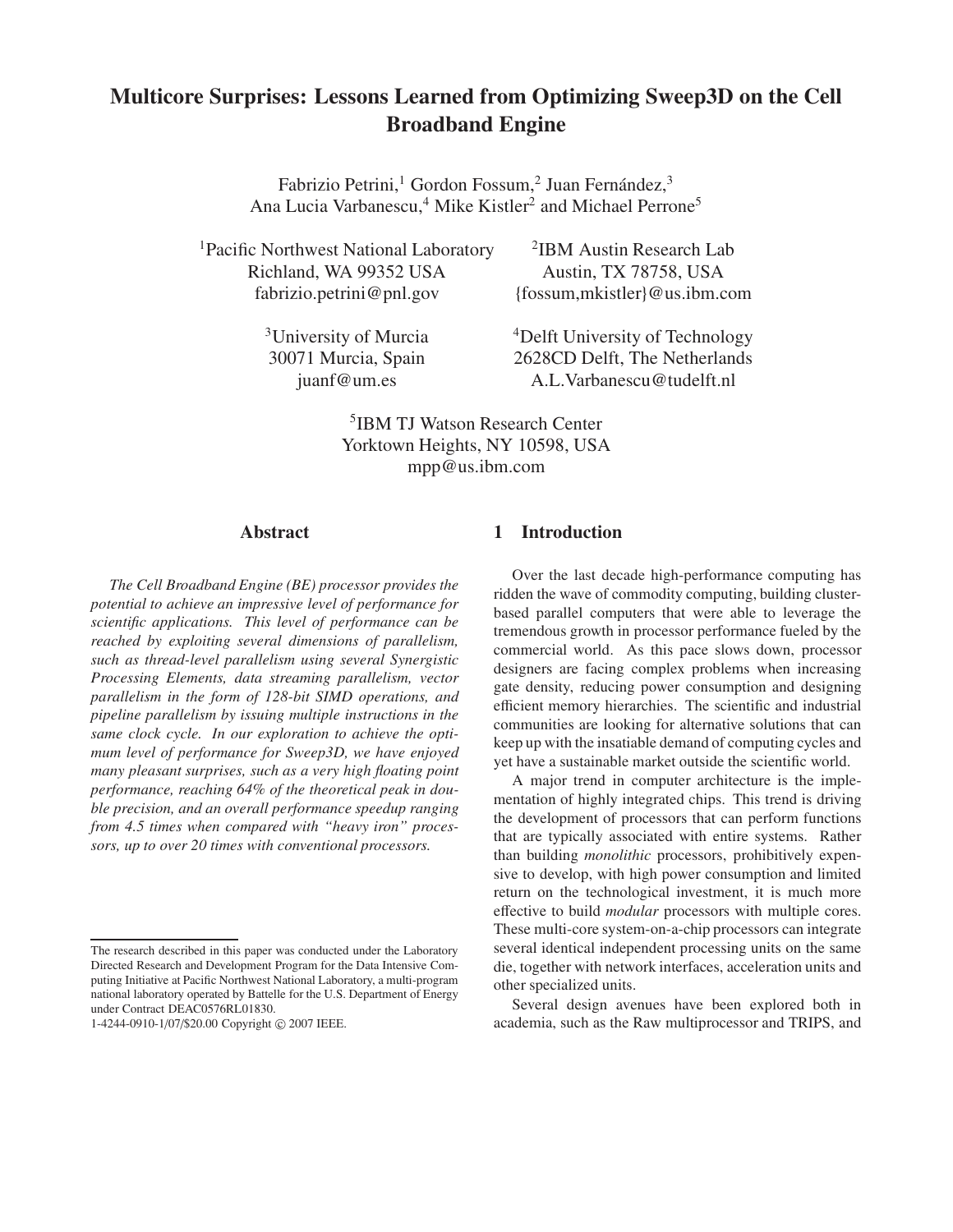in the industrial world, with notable examples being the AMD Opteron, IBM Power5, Sun Niagara, Intel Montecito and many others [13, 11, 12]. Common themes across these processors are power, parallelism and memory performance. Experiencing severely diminished returns, microprocessors designers are turning their attention to threadlevel parallelism. Explicitly parallel techniques, where a user or a compiler express the available parallelism as a set of cooperating threads, offer a more efficient means of converting power into performance than do techniques that must discover the implicit –and often limited– instruction level parallelism hidden in a single thread. Montecito embodies thread-level parallelism with two cores executing two threads each. Niagara is more extreme with eight cores of four threads each. This increase in explicit parallelism is in large part driven by power concerns: as chips push the limits of semiconductor and manufacturing technology, power-efficient designs are becoming essential to deliver more performance.

These architectural trends have profound implications on the system software and the compilation process, which is somehow reminiscent of the RISC vs CISC debate of a few decades ago. The burden is shifted from the architecture, which is becoming simpler and more streamlined, to the software, that is now required to extract several forms of parallelism and directly coordinate a plethora of computational and communication activities across various levels of memories and functional units.

The Cell Broadband Engine (Cell BE) processor, jointly developed by IBM, Sony and Toshiba, is a new member of the IBM Power/PowerPC processor family. The initial target was the PlayStation 3 game console, but its capabilities also make it well suited for various other applications such as visualization and image and signal processing. The Cell BE is a heterogeneous chip with nine cores (one control processor coupled with eight lightweight independent processing units) capable of massive floating point processing, optimized for compute-intensive workloads and broadband, rich media applications.

The disruptive processing power of the Cell BE, that with a frequency of 3.2 GHz peaks at 204.8 Gflops/second in single precision floating point and 14.63 Gflops/second in double precision, and its healthy connection to the commodity market combined with a low power consumption have not passed unobserved in the scientific community. This unprecedented level of performance is achieved by combining thread level parallelism, supported by the processing units, with vector parallelism with variable granularity, ranging from 16 parallel single-byte to 2 double precision operations.

Together with the initial excitement of some early evaluations [15], the scientific community is expressing several concerns on some important aspects. More specifically there is a general interest in understanding

- what is the *actual* fraction of the peak performance that can be actually achieved by scientific applications,
- the complexity of developing new applications,
- the complexity of developing new parallelizing compilers and
- whether there is a clear migration path for existing legacy software, most notably the applications that have already been written using popular communication libraries such as MPI [14].

In this paper we provide some insight and some preliminary answers by studying in depth the parallelization process of a scientific application, the radiation transport code Sweep3D.

Sweep3D has many interesting properties that makes it amenable for this exercise. On the one hand, Sweep3D is a realistic application that is representative of a substantial fraction computing cycles executed on some of the most powerful supercomputers in the world. On the other hand, it is a compact application, publicly available, $<sup>1</sup>$  which has</sup> been extensively studied in previous publications, allowing direct apple-to-apples comparisons [4].

The paper discusses a parallelization strategy that is based on the existing MPI one, thus allowing a straightforward migration path, that uses five distinct levels of parallelism to exploit the full potential of the Cell BE processor. The initial, coarse-level MPI implementation is incrementally enhanced with thread level parallelism across the synergistic processing units, data streaming parallelism to deal with the space limitations of the local stores of these units, vector parallelism to execute multiple floating point operations in parallel and pipeline parallelism to guarantee dual issue of instructions when possible.

The complexity and the performance impact of each of these parallelization steps and other optimizations are quantified and discussed across the paper. Together with some unexpected surprises, such as a very high floating point performance achieved by the sequential parts of Sweep3D, reaching 64% of peak, we also experienced unexpected hurdles in the data orchestration, processor synchronization and memory access algorithms. Our initial implementation provides a performance speedup ranging from 4.5 times, when compared to "heavy iron" processors such as the IBM Power5, specifically designed for the scientific workload, to over 20 times when compared to conventional processors.

In the final part of the paper we also discuss how architectural improvements, such a a fully pipelined doubleprecision floating point unit and a higher memory and communication bandwidth, can affect the overall application performance.

<sup>1</sup>http://www.llnl.gov/asci benchmarks/asci/limited/sweep3d/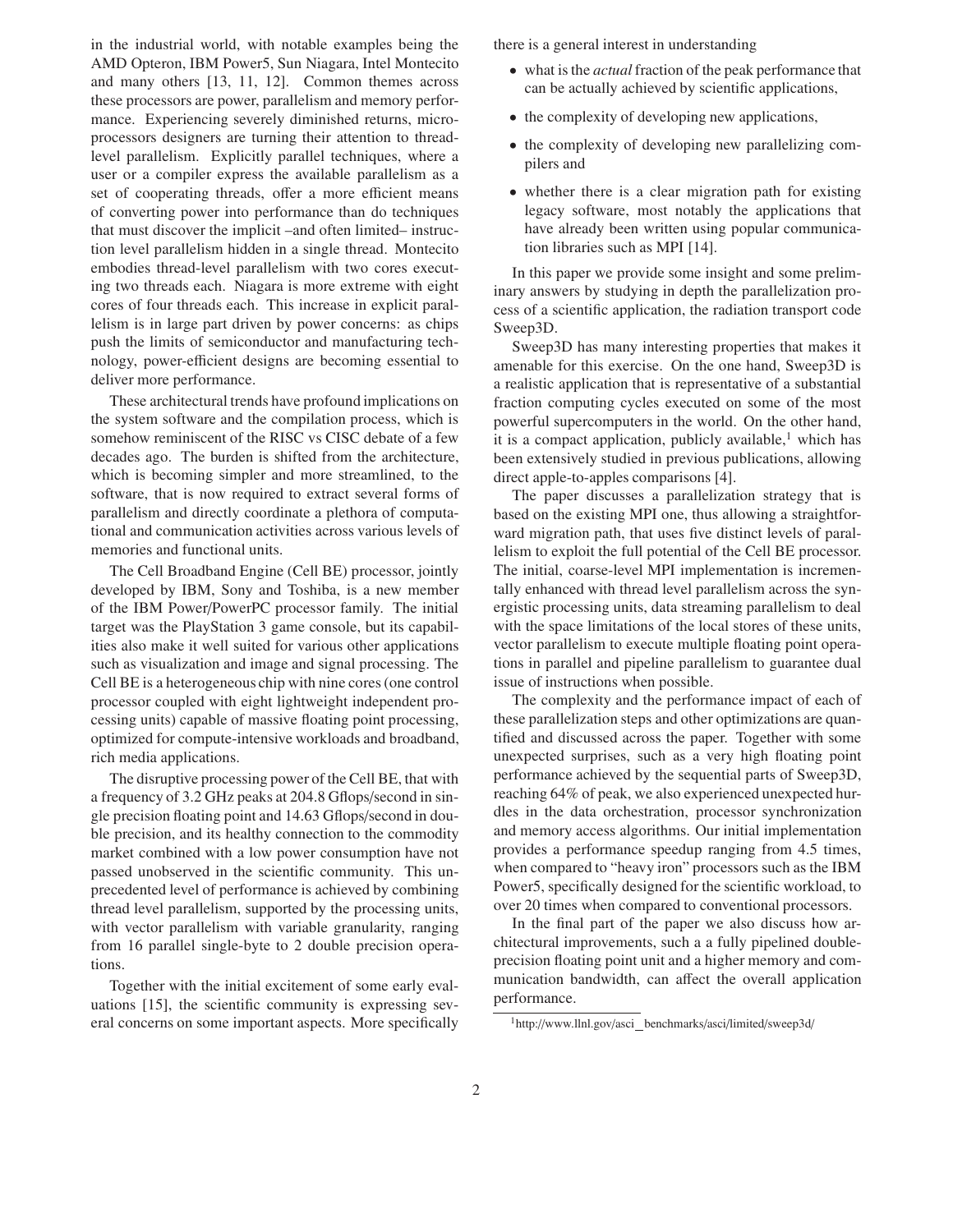We believe that our work provides a valuable contribution for application developers, by identifying a software path that can be followed by other scientific applications. We expect that many of these hand-crafted techniques will eventually migrate into parallelizing tools and compilers. Processor designers will also find insightful information to develop the new generation of streaming processors, that will likely target from the very beginning the computing needs of scientific applications.

In order to make this paper self-contained, Section 2 describes the relevant architectural features of the Cell BE processor that are essential to understand our parallelization techniques, including the communication and synchronization protocols, the vectorization capabilities and the structure of the internal pipeline of the Synergistic Processing Elements. Section 3 briefly introduces Sweep3D and shows the computation and communication patterns of its current MPI implementation. Section 4 provides the "global view" of our multi-dimensional approach to parallelization. In order to get a higher level of performance, we have also used an arsenal of optimizations, described in Section 5. Finally, we compare our results with the ones obtained on other processors in Section 6, and we provide some concluding remarks in Section 7.

## **2. The Cell BE Processor**

The Cell BE is a heterogeneous, multi-core chip capable of massive floating point processing, optimized for compute-intensive workloads and broadband, rich media applications. The Cell BE is composed of one 64 bit Power Processor Element (PPE), 8 specialized coprocessors called Synergistic Processing Elements (SPEs), a high-speed memory controller and a high-bandwidth bus interface, all integrated on a single chip. The PPE and SPEs communicate through an internal high-speed Element Interconnect Bus (EIB). The latest Cell processor, running at 3.2 GHz, has a theoretical peak performance of 204.8 Gflops (single precision) and 14.63 Gflops (double precision). The EIB supports a peak bandwidth of 204.8 Gigabytes/second for intra-chip data transfers among the PPE, the SPEs, and the memory and the I/O interface controllers. The memory interface controller (MIC) provides a peak bandwidth of 25.6 Gigabytes/second to main memory. The I/O controller provides peak bandwidths of 25 Gigabytes/second inbound and 35 Gigabytes/second outbound.

The PPE is the main processor of the Cell BE, and is responsible for running the operating system and coordinating the SPEs. It is a traditional 64-bit PowerPC (PPC) processor core with a VMX unit, 32 KB Level 1 instruction cache, 32 KB Level 1 data cache, and 512 KB Level 2 cache. The PPE is a dual issue, in-order execution design, 2-way SMT processor.

Each SPE consists of a Synergistic Processing Unit (SPU) and a Memory Flow Controller (MFC) which includes a DMA controller, a Memory Management Unit (MMU), a bus interface and an atomic unit for synchronization with other SPUs and the PPE. The SPU is a RISCstyle processor with an instruction set and a microarchitecture that is designed for high-performance on streaming and data-intensive computation. The SPU includes a 256 KB local scratchpad memory to store both the instructions and data of an SPU program. The SPU cannot access main memory directly, but it has to issue DMA commands to the MFC to bring data into the LS or write results back to main memory. The SPU can continue program execution while the MFC independently performs these DMA transactions. No hardware data load prediction structures exist for LS management, and each LS must be managed by software.

Each SPU has 128 128-bit SIMD registers. The large number of registers facilitates very efficient instruction scheduling and enables important optimization techniques such as loop unrolling. All SPU instructions are inherently SIMD operations that can run at four different granularities: 16-way 8-bit integers, 8-way 16-bit integers, 4-way 32-bit integers or single-precision floating-point numbers, or 2 64 bit double-precision floating point numbers.

The SPU is an in-order processor with 2 instruction pipelines. The floating point and fixed point units are on the even pipeline while the rest of the functional units are on the odd pipeline. Each SPU can issue and complete up to two instructions per cycle - one per pipeline. For a wide variety of applications, the SPU can approach this theoretical limit. All single-precision operations (8-bit, 16-bit, or 32-bit integers/floats) are fully pipelined and can be issued at the full SPU clock rate (e.g., four 32-bit floating point operations per SPU clock). The 2-way double precision floating point is partially pipelined, so its instructions issue at a lower rate (i.e., two double-precision flops every seven SPU clocks). When using single-precision floating-point fused multiplyadd instructions (which count as two operations), the eight SPEs perform a total of 64 operations per cycle.

**Communication mechanisms.** To take advantage of all the computational power available on the Cell BE processor, work and data must be distributed and coordinated across the PPE and the SPEs. Each SPE has a DMA controller that performs high bandwidth transfers between the local store and main memory and between local stores. An SPE can also use either *signals* or *mailboxes* for short, low-latency (but also low-bandwidth) communication with other SPEs or with the PPE. More complex synchronization mechanisms are supported by a set of atomic operations available to the SPU that operate in a very similar manner to the lwarx/stwcx atomic instructions of the PowerPC architecture. In fact, the SPEs' atomic operations can seamlessly in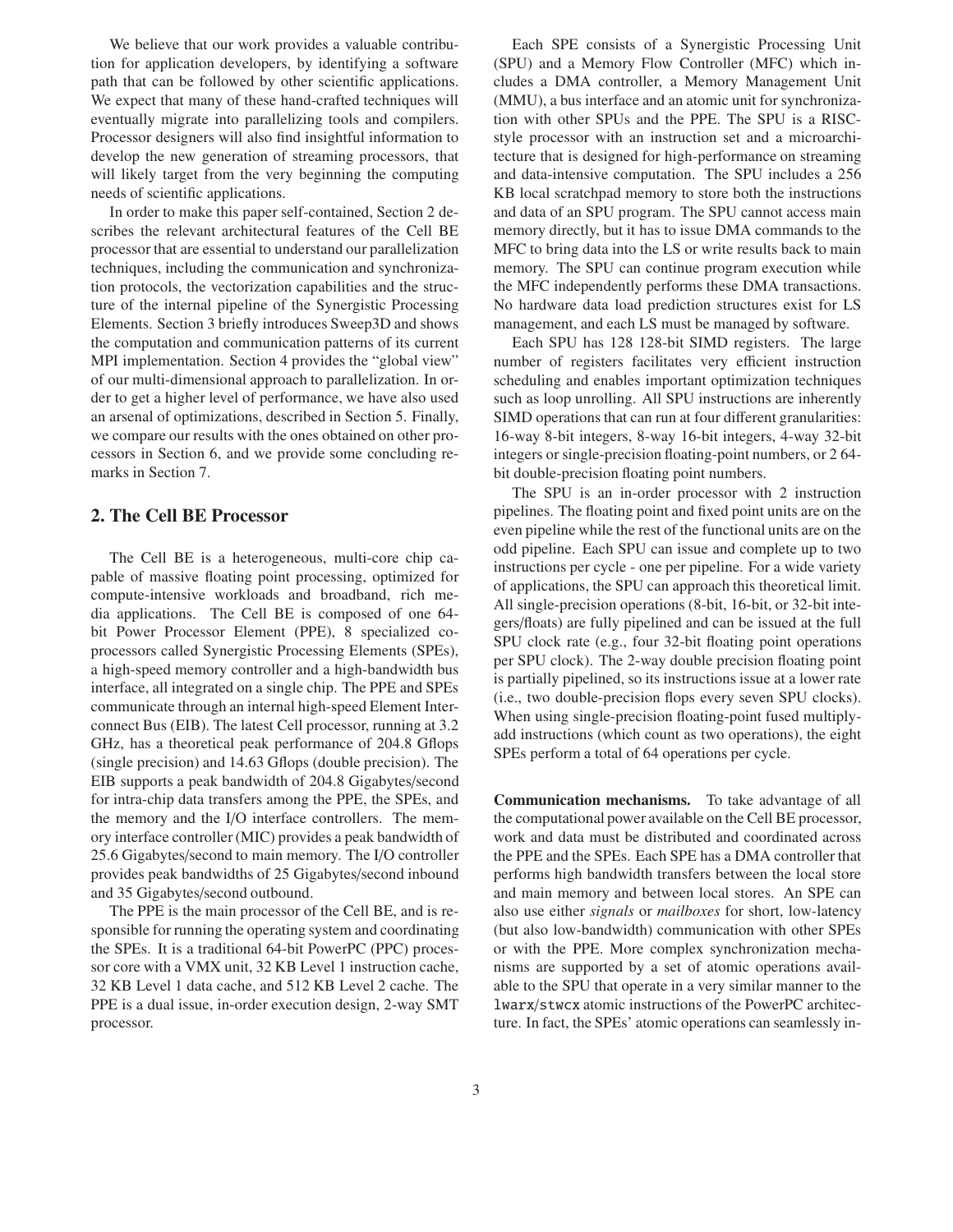teroperate with PPE's atomic instructions. Finally, the Cell BE allows memory-mapped access to nearly all resources on the SPEs, including the entire local store. This provides a convenient and consistent mechanism for special communications needs that are not met by the other techniques.

**DMA Transfers.** The MFC performs DMA operations to transfer data between the LS and system memory. DMA transfers are specified by an SPU program using fully compliant PPC virtual addresses. DMA operations can transfer data between the local store and any resources connected via the on-chip interconnect (i.e. main memory, the LS of another SPE, or an I/O device). SPE to SPE transfers can be sustained at a rate of 16 bytes (read) plus 16 bytes (write) every 16 SPU clock cycles, but at a much lower rate to main memory (i.e. aggregate main memory bandwidth is 25.6 GByte/sec for the entire Cell BE processor). The MFC accepts and processes DMA commands which are issued using the SPU channel interface or MMIO registers. DMA commands are queued in the MFC, and the SPU or PPE (whichever issued the command) can continue execution in parallel with the data transfer, using either polling or blocking interfaces to determine when the transfer is complete. This autonomous execution of MFC DMA commands allows DMA transfers to be conveniently scheduled to hide memory latency. The MFC supports naturally aligned transfers of 1, 2, 4, or 8 bytes, or a multiple of 16-bytes up to a maximum of 16 KB. DMA list commands can request a list of up to 2,048 DMA transfers using a single MFC DMA command. However, only the MFC's associated SPU can issue DMA list commands. A DMA-list is stored in the LS as an array of DMA source/destination addresses and lengths. When issued, the MFC is passed the address and length of the DMA-list in LS [6]. Peak performance can be achieved for transfers when both the EA and LSA are 128 byte aligned and the size of the transfer is an even multiple of 128 bytes.

## **3. Sweep3D**

Sweep3D [10] solves a three-dimensional neutron transport problem from a scattering source. In general, "particle transport" (or "radiation transport") analyzes the flux of photons and/or other particles through a space. Its main usage is to facilitate the analysis of fires, explosions and even nuclear reactions without having to run experiments. For the discrete analysis, the space is divided into a finite mesh of cells and the particles are flowing only along a finite number of beams that cross at fixed angles. The particles flowing along these beams occupy fixed energy levels. The analysis computes the evolution of the flux of particles over time, by computing the current state of a cell in a time-step as a function of its state and the states of its neighbors in the previous

time-step. For this implementation, the three-dimensional geometry is represented by a logically rectangular grid of cells (with dimensions I, J and K) divided into eight octants by the scattering source. The movement is modeled in terms of six angles (three angles in the forward direction and three angles in the backward direction) for each octant. The equations for each angle can be seen as a wavefront sweeping from one corner of the space (i.e., the octant) to the opposite corner. A complete sweep from a corner to its opposite corner is an iteration. There are several iterations for each time step, until the solution converges. Hence, the solution involves two steps: the streaming operator (i.e., result propagation), solved by sweeps, and the scattering operator, solved iteratively [1].

An  $S_n$  sweep for a single octant and a given angle works as follows. Each grid cell has 4 equations with 7 unknowns (6 faces plus 1 central). Boundary conditions complete the system of equations. The solution is reached by a direct ordered solver, i.e., a sweep. Three known inflows allow the cell center and three outflows to be solved. Each cell's solution then provides inflows to 3 adjoining cells (1 each in the I, J, and K dimensions). This represents a wavefront evaluation with a recursion dependence in all three grid directions. Each octant has a different sweep direction through the grid of cells, but all angles in a given octant are independent and sweep in the same way.

Sweep3D exploits parallelism via a wavefront algorithm [3, 5]. Each grid cell can be only computed when all the previous cells in the sweep direction have been already processed. Grid cells are evenly distributed across a twodimensional array of processes. In this way, each process owns a three-dimensional tile of cells. The data mapping and the wave propagation during a north-to-south, west-toeast sweep is described in Figure 1. For the sake of simplicity, the K dimension is hidden for all processes other than upper-left corner process. The wave is originated by the process in the upper-left corner, that is,  $P_{0,0}$ . This process solves the unknowns of the local cells and then propagates the results to its east and south neighbors, that is,  $P_{1,0}$ and  $P_{0,1}$ , respectively. At this point the two adjacent processes can start computing the first wave, while the upperleft corner process starts the second wave. In an ideal system, where computation and communication are perfectly balanced, each diagonal of processes would be computing the same wave at any given time.

The pseudo-code of the sweep() subroutine, the computational core of Sweep3D, is listed in Figure 2. Before each inner iteration (lines 7 to 17), the process issues waits for the I-inflows and J-inflows coming from the west and north neighbors, respectively (lines 5 and 6). Then, it computes the incoming wave through its own tile of cells using a stride-1 line-recursion in the I-direction as the innermost work unit (lines 8 to 15). It is worth noting that this ac-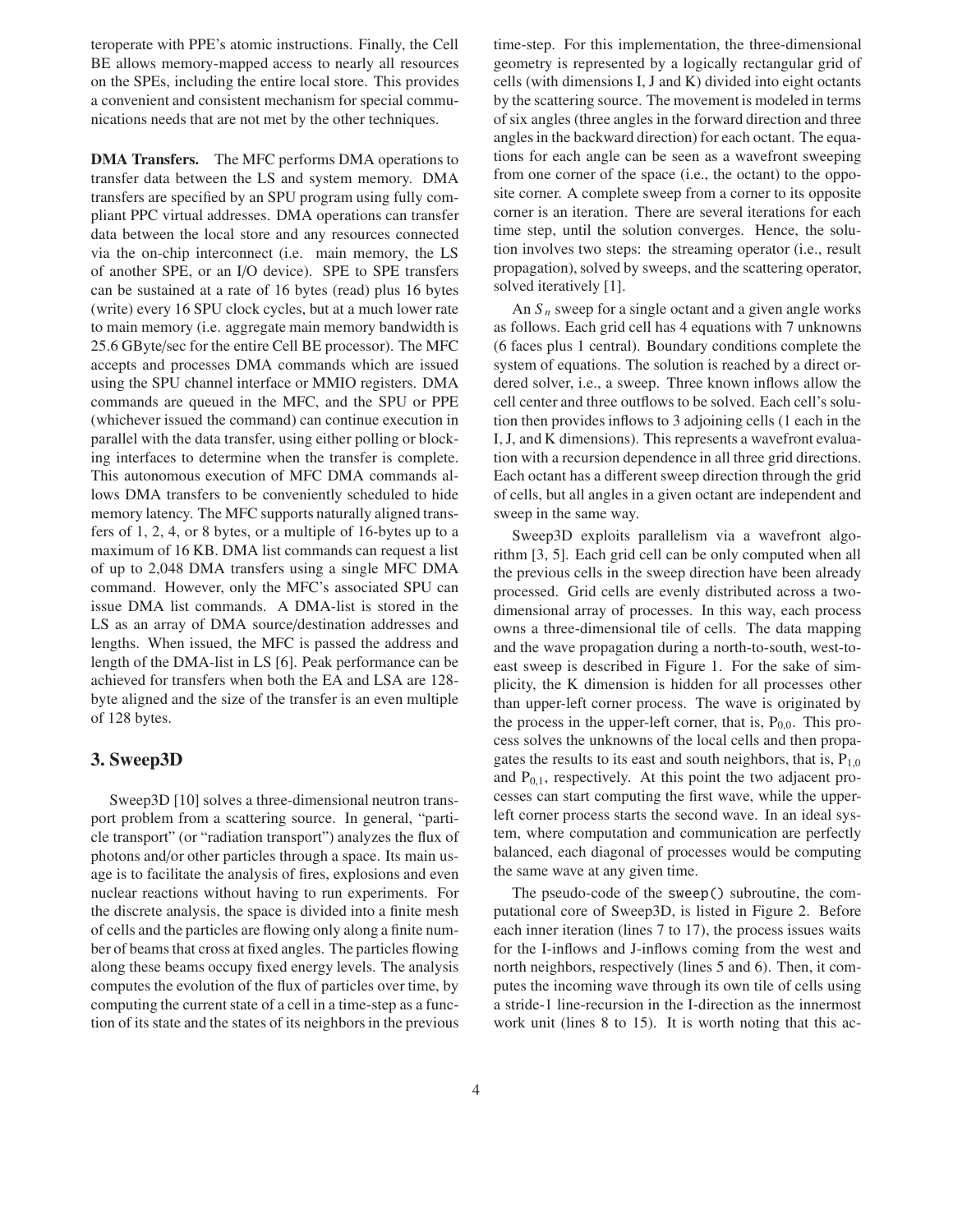

**Figure 1. Data mapping and communication pattern of Sweep3D's wavefront algorithm.**

cess to the arrays in a sequential fashion, can be exploited to extract further pipeline and data parallelism. Finally, the process sends the I-outflows and J-outflows to the east and south neighbors, respectively (lines 18 and 19).

| 1              | SUBROUTINE sweep()       |                                    |
|----------------|--------------------------|------------------------------------|
| $\overline{2}$ | DO $iq=1,8$              | ! Octant loop                      |
| 3              | $DO m=1,6/mmi$           | ! Angle pipelining loop            |
| 4              | DO $k=1,kt/mk$           | ! K-plane pipelining loop          |
| 5              | <b>RECV W/E</b>          | ! Receive west/east I-inflows      |
| 6              | <b>RECV N/S</b>          | ! Receive north/south J-inflows    |
| 7              | DO $jkm=1,jt+mk-1+mmi-1$ | ! JK-diagonals with MMI pipelining |
| 8              | $DO$ il=1, ndiag         | ! I-lines on this diagonal         |
| 9              | IF. NOT. do fixups       |                                    |
| 10             | $DO$ i=1.it              | ! Solve Sn equation                |
| 11             | <b>ENDDO</b>             |                                    |
| 12             | <b>ELSE</b>              |                                    |
| 13             | $DO$ i=1, it             | ! Solve Sn equation with fixups    |
| 14             | <b>ENDDO</b>             |                                    |
| 15             | <b>ENDIF</b>             |                                    |
| 16             | <b>ENDDO</b>             | ! I-lines on this diagonal         |
| 17             | <b>ENDDO</b>             | ! JK-diagonals with MMI pipelining |
| 18             | SEND W/E                 | ! Send west/east I-outflows        |
| 19             | <b>SEND N/S</b>          | ! Send north/south J-outflows      |
| 20             | <b>ENDDO</b>             | ! K-plane pipelining loop          |
| 21             | <b>ENDDO</b>             | ! Angle pipelining loop            |
| 22             | <b>ENDDO</b>             | ! Octant loop                      |

#### **Figure 2. The** sweep() **subroutine.**

With this form of the wavefront algorithm, parallelism is limited by the number of simultaneous waves. In the configuration depicted in Figure 1, there would always be idle processes if  $\sqrt{P}$  is greater than the number of simultaneous waves, an artificial limitation if Sweep3D is executed on a large configuration. To alleviate this problem, sweep() is coded to pipeline blocks of MK K-planes (MK must factor



**Figure 3. Sweep3D parallelization through Kplane and angle pipelining.**

KT) and MMI angles (1 or 3) through this two-dimensional process array for each octant. As an example, the first inner iteration for  $P_{0,0}$  is shown in Figure 3. This iteration processes a block of four K-planes (MK is 4) and eight Jplanes (JT is 8) for three different angles (MMI is 3). The depicted jkm value is 6 which includes the sixth JK diagonal for angle 1, the fifth diagonal for angle 2 and the fourth diagonal for angle 3, that is, il is 12. One important feature of this scheme is that all the I-lines for each jkm value can be processed in parallel, without any data dependency. This property plays a central role in our proposed parallelization strategy discussed in the next section.

## **4. Parallelization Strategies**

The shift of paradigm in architectural design imposed by the new multi-core processors is expected to determine a comparable, if not bigger, advancement in parallelizing compilers and run-time systems. However, even if early results [2] show that parallelizing compilers can achieve very good results on many significant application kernels, the efficient and automatic parallelization of full scientific applications is not yet feasible with state-of-the-art technology [7].

One straightforward approach to parallelize Sweep3D on a multi-core processor is by extending the wavefront algorithm to the SPEs [8]. The logical grid of processors can be simply refined by the presence of a larger number of computational units. Such a strategy may be difficult to integrate into a parallelizing compiler, because it requires detailed information about the process-level parallelization. More important, this strategy is not able to capture the multiple levels of parallelism of the Cell BE processor, which are essential to achieve high performance. Moreover, this solution does not address the data orchestration required to tackle the limited local storage available on the SPEs.

Our approach, graphically outlined in Figure 4 exploits five levels of parallelism and data streaming in the following way: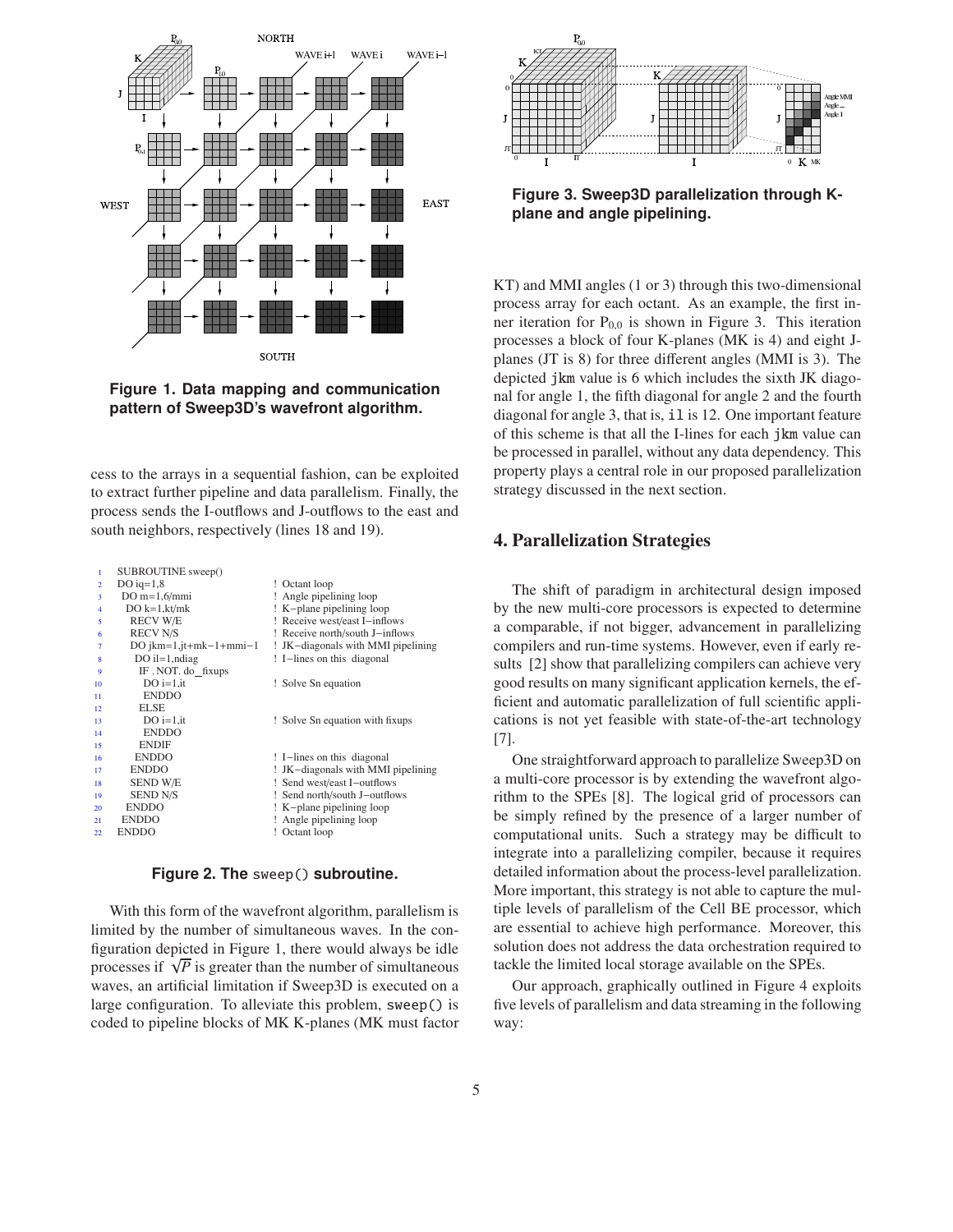



- 1. **Process-level parallelism**. At the highest level, we maintain the wavefront parallelism already implemented in MPI and other messaging layers; this guarantees portability of existing parallel software, that can be directly compiled and executed on the PPE without major changes (no use of the SPEs, yet).
- 2. **Thread-level parallelism**. We extract thread-level parallelism from the subroutine sweep() (lines 7 to 17), taking advantage of the lack of data dependencies for each iteration of the jkm loop. In our initial

implementation, the I-lines for each jkm iteration are assigned to each SPE in a cyclic manner.

- 3. **Data-streaming parallelism**. Each thread loads the "working set" of the iteration using a double buffering strategy: before executing loop *i*, the SPE issues a collection of DMA gets to load the working set of loop  $i + 1$  and DMA puts to store the data structures modified by loop  $i - 1$ .
- 4. **Vector parallelism**. Chunks of loops are vectorized in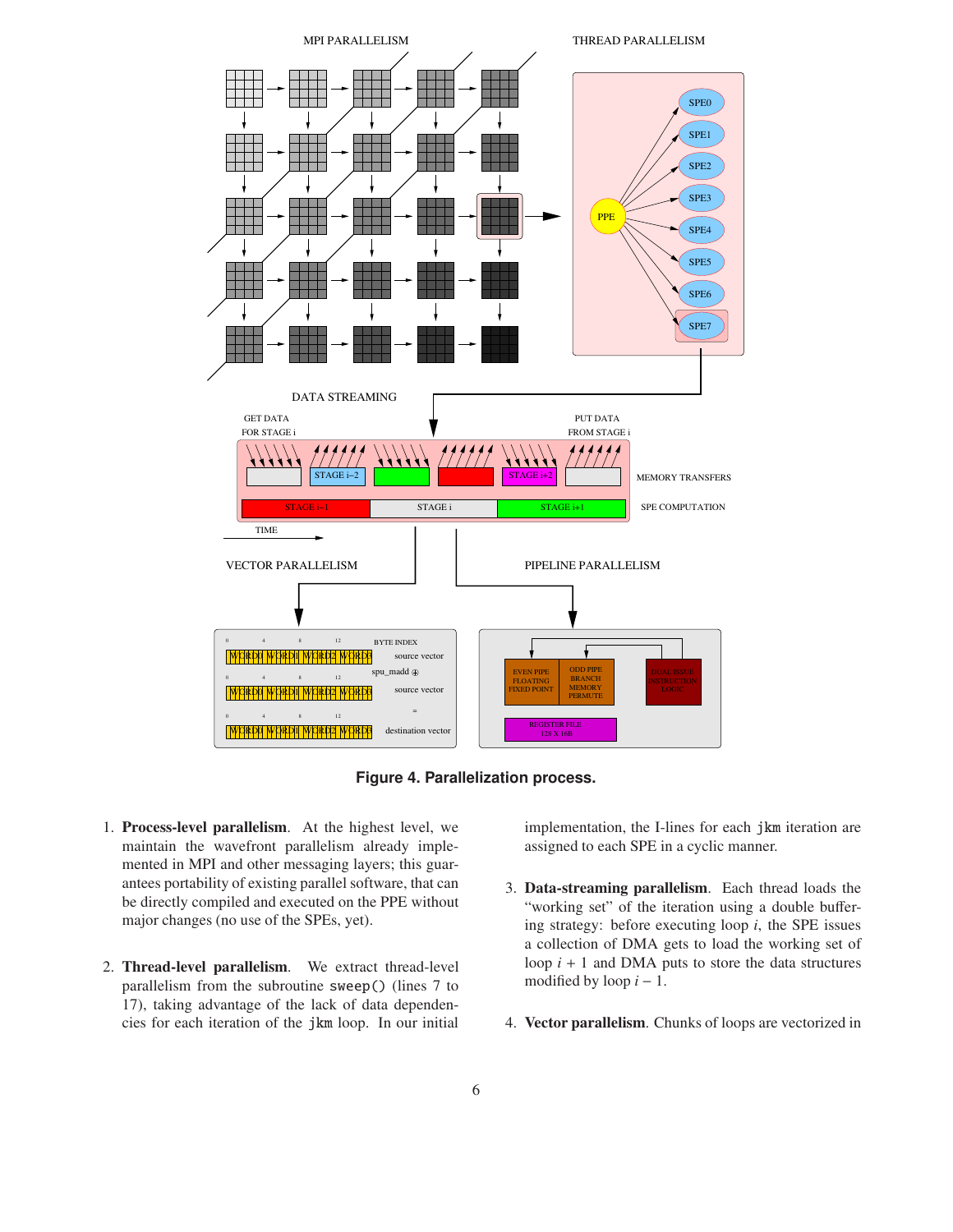groups of 2 words (double precision) or 4 words (single precision).

5. **Pipeline parallelism**. Given the dual-pipeline architecture of the SPEs, the application can use multiple logical threads of vectorization, increasing pipeline utilization and masking eventual stalls. Our double precision implementation uses four different logical threads of vectorization.

It is worth noting that our loop parallelization strategy does not require any knowledge of the global, process-level parallelization. And, given that it operates at a very fine computational granularity, it can efficiently support various degrees of communication pipelining.

## **5. Performance Optimization**

On top of the layered parallelization, we have also used several optimization techniques to fine tune the performance of Sweep3D. In this section, we briefly explain these techniques, and we evaluate them in terms of their impact on the overall Sweep3D performance.

As a starting point for the experiments, we have ported Sweep3D to a platform containing a single Cell BE chip, running at 3.2 GHz. Sweep3D ran on the PPU alone with a  $50\times50\times50$  input set (50-cubed), without any code changes, in 22.3 seconds.

To prepare for efficient execution on SPUs, several additional steps were required:

- 1. all the arrays were converted to be zero-based,
- 2. multi-dimensional arrays were flattened (by computing the indices explicitly),
- 3. cache-line (128 bytes) alignment was enforced for the start addresses of each chunk of memory to be loaded into the SPU at run-time, to improve DMA performance [9]
- 4. the SPU code candidates (i.e., the code segments which took up most computation time) were identified,
- 5. a memset call was issued to zero out each big array.

To benefit from more aggressive optimizations, we have replaced Gnu's GCC compiler with the IBM XLC compiler, a mature, production quality compiler with excellent optimization support. After these changes, the execution time of the code (still running only on the PPE) was 19.9 seconds.

Next, we identified the segment of code to be executed on the SPEs. The loop structure was remodeled to split the computation across eight independent loop iterations. Now running on eight SPEs, the application execution time dropped to 3.55 seconds. This significant improvement is due to a combination of two factors: the speedup of the SPE versus the PPE, together with the parallelization across



**Figure 5. Performance impact of various optimizations.**

8 cores. Similar drops in execution times are to be expected for any application that is able to fully utilize the eight SPE cores of the Cell BE.

After modifying the inner loop to eliminate goto statements and the array allocation to ensure that the rows of the "multi-dimensional" arrays are 128-byte aligned, the run time decreased to 3.03 seconds. Double buffering reduced the execution time to 2.88 seconds.

By using explicit SPE intrinsics (manual SIMDization, a technique common to many vector machines), we have achieved a new significant improvement, bringing the run time down to 1.68 seconds. A code snippet illustrating the SIMDization process is provided in Figures 6 (before) and 7 (after).

Finally, converting the individual DMA commands to DMA lists, and adding offsets to the array allocation to more fairly spread the memory accesses across the 16 main memory banks, further reduced the execution time to 1.48 seconds. Eliminating the use of mailboxes, and using a combination of DMAs and direct local store memory poking from the PPE to implement a PPE-SPE synchronization protocol, the execution time dropped to 1.33 seconds. Figure 5 summarizes the performance impact of all the optimizations.

#### 5.1. Loop Vectorization

A closer look to the performance numbers presented in the previous paragraphs reveals the key role that vectorization, together with the SPE thread parallelism and the data orchestration, are playing in reducing the execution time of Sweep3D. Among the three, vectorization has the biggest impact in terms of relative gain. Thus, we have included a short example showing a snippet of code 'before' and 'after' the vectorization - see Figures 6 and 7, respectively.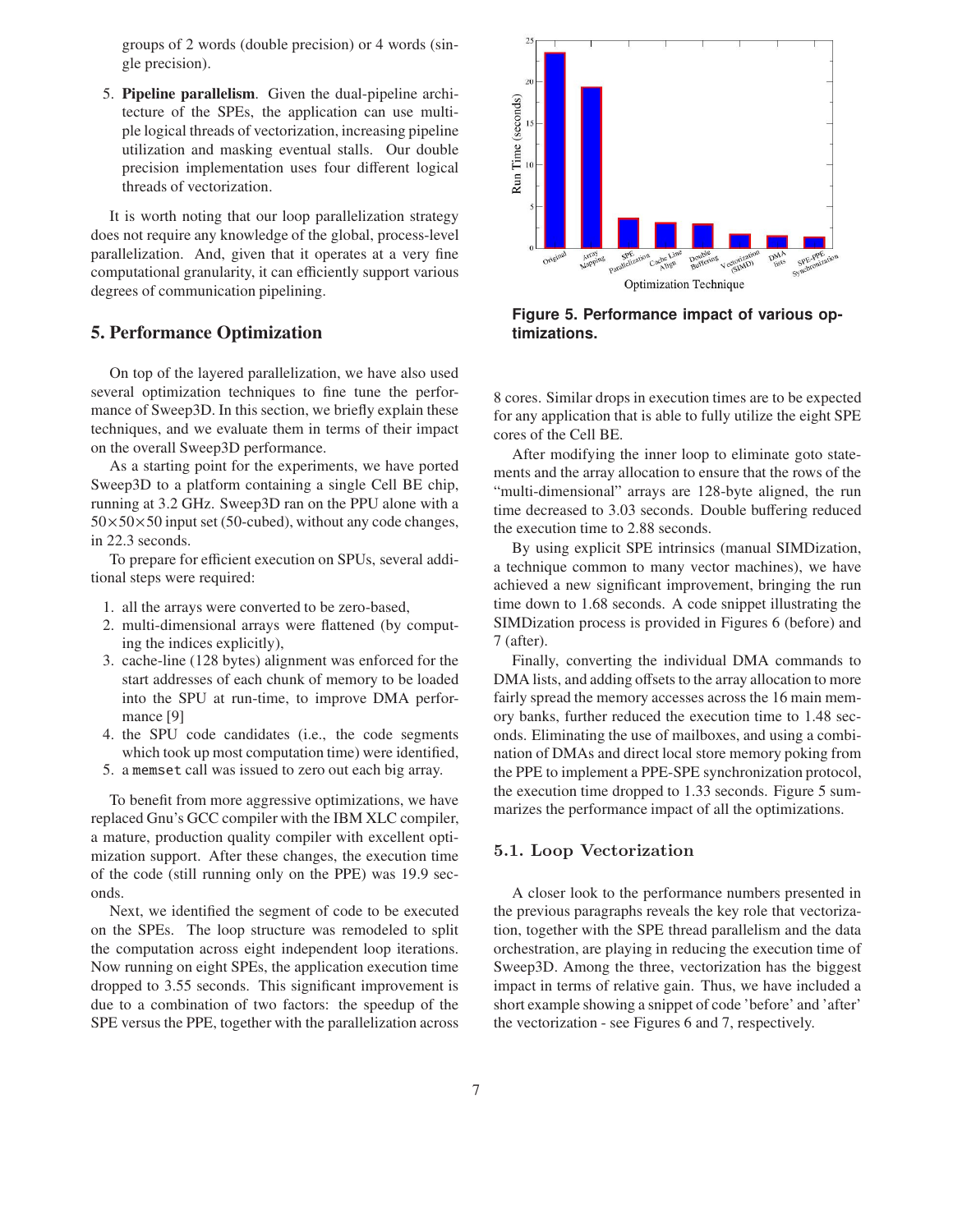$Flux[n][k][j][i] = Flux[n][k][j][i] + pn[iq][n][m]*w[m]*Phi[i];$ 

## **Figure 6. Scalar loops**

```
1 for(n = 1; n < nm; n++)
\frac{2}{3}vector double pnvalA, pnvalB, pnvalC, pnvalD;<br>
4 pnvalA = spu_splats(LS_pn[0][comp][n]);
        pnvalB = spu_splats(LS_pn[1][comp][n]);
        p n valC = spu_splats(LS_p n[2][comp][n]);pnvalD = spu splats(LS pn[3][comp][n]);
 8
9 pnvalA = spu_mul(pnvalA, wVA);
10 pnvalB = spu_mul(pnvalB, wVB);
11 pnvalC = spumul(pnvalC, wVC);
12 pnvalD = spu_mul(pnvalD, wVD);
13
14 FluxVA = (vector double ∗) LS Flux[0][comp][n];
15 FluxVB = (vector double ∗) LS Flux[1][comp][n];
16 FluxVC = (vector double *) LS_Flux[2][comp][n];<br>17 FluxVD = (vector double *) LS_Flux[3][comp][n]:
        17 FluxVD = (vector double ∗) LS Flux[3][comp][n];
18
19 for(i = 0; i < (it + 1) > > 1; i++)\frac{20}{21}21 FluxVA[i] = spu_madd(pnvalA, PhiVA[i], FluxVA[i]);<br>22 FluxVB[i] = spu_madd(pnvalB, PhiVB[i], FluxVB[i]);
          FluxVB[i] = spu_madd(pnvalB, PhiVB[i], FluxVB[i]);
23 FluxVC[i] = spu_madd(pnvalC, PhiVC[i], FluxVC[i]);<br>24 FluxVD[i] = spu_madd(pnvalD, PhiVD[i], FluxVD[i]);
          FluxVD[i] = spu_madd(pnvalD, PhiVD[i], FluxVD[i]);
\begin{array}{c} 25 \\ 26 \end{array}26 }
```
#### **Figure 7. Vectorized loops.**

The following are a few hints to understand the transformation of the scalar loops into vectorized loops, and, consequently, the way the vectorization has been performed in the case of Sweep3D:

- 1. The SIMDized version performs operations on four separate threads of data simultaneously (A, B, C and D).
- 2. wmVA, wmVB, wmVC, wmVD represent a vectorized portion of w[m]. In this case, the values stored in the four vectors are interleaved because of the four logic threads.
- 3. The number of elements in any of the wmV\* vectors is  $(16/size of (w[m]))$ , which is 2 in this case because w[m] is a double precision floating point value.
- 4. spu madd does a double-precision 2-way SIMD multiply add.
- 5. spu\_splats replicates a value across a vector variable.
- 6. the inner loop runs half as many times because each operation is 2-way SIMD.

While the natural choice for vectorizing code is innermost loop unrolling, it requires this loop iterations to be data-independent. The innermost loop of Sweep3D processes one sweep, and iterations are data dependent, while the outer loop deals with time-step iterations, which are data-independent. Thus, we have chosen to vectorize along the time-wise loop, using four simultaneous logical threads, a solution that allows avoiding the data dependency stalls.

**Peak and actual floating point performance.** The Cell Broadband Engine can fully pipeline single-precision instructions (assuming dependency stalls are avoided), meaning that it is possible to compute a single-precision vector result (eight Flops, if it is an spu madd instruction) every cycle. However, the current implementation of the Cell BE does not permit full pipelining of double-precision results. The hardware can handle only one double-precision vector math operation (two-way SIMD, each executing two operations such as a multiply add) every seven cycles. On a 3.2 GHz system, this is equivalent to 14.63 Gflops/second.

The vectorized version of loop listed in Figure 8 (for the sake of simplicity and readability shown in scalar form) takes 590 cycles ("do\_fixup" off) and 1690 cycles ("do\_fixup" on) to execute 216 Flops. There are 24 and 85 instances of dual issue, respectively. This means that roughly 5% of the cycles are successfully issuing two commands per cycle. Thus, the theoretical peak performance is 4 Flops every 7 cycles, which is equivalent to 64% of the theoretical peak performance in the "do fixup off" case.

```
for( i = i0; (i0 = = 1 && i < = i1) || (i0 = = it && i > = i1); i=i+i2 )
 2 {
 3 ci = mu[m]∗hi[i];
        dl = (Sigt[k][j][i] + ci + cj + ck);dl = 1.0 \bar{/} dl;ql = (Phi + ci *Phi + cj *Phi[mi][lk][i] + ck *Phi[mi][j][i]);Phi[i] = ql * dl;<br>Phiir =
8 Phiir = 2.0*Phi[i] - Philip;<br>9 Phiifil = Phiir:
        Phii[i]
10 Phijb[mi][lk][i] = 2.0∗Phi[i] – Phijb[mi][lk][i];<br>11 Phikb[mi][i][i] = 2.0∗Phi[i] – Phikb[mi][i][i];
11 Phikb[mi][j][i] = 2.0∗Phi[i] − Phikb[mi][j][i];
    \overline{\phantom{a}}
```
#### **Figure 8. Computational kernel.**

In single precision, the number of Flops jumps to 432, and the number of cycles drops to approximately 200, but the theoretical maximum is now 8 Flops/cycle, so our efficiency reaches a still-respectable 25%.

# **6. Performance Comparison and Future Optimizations**

In the previous section we have discussed in detail the optimization process by focusing on a specific input set with a logical IJK grid of 50x50x50 cells. Figure 9 shows the grind time, the normalized processing time per cell, as a function of the input size. We assume the input domain is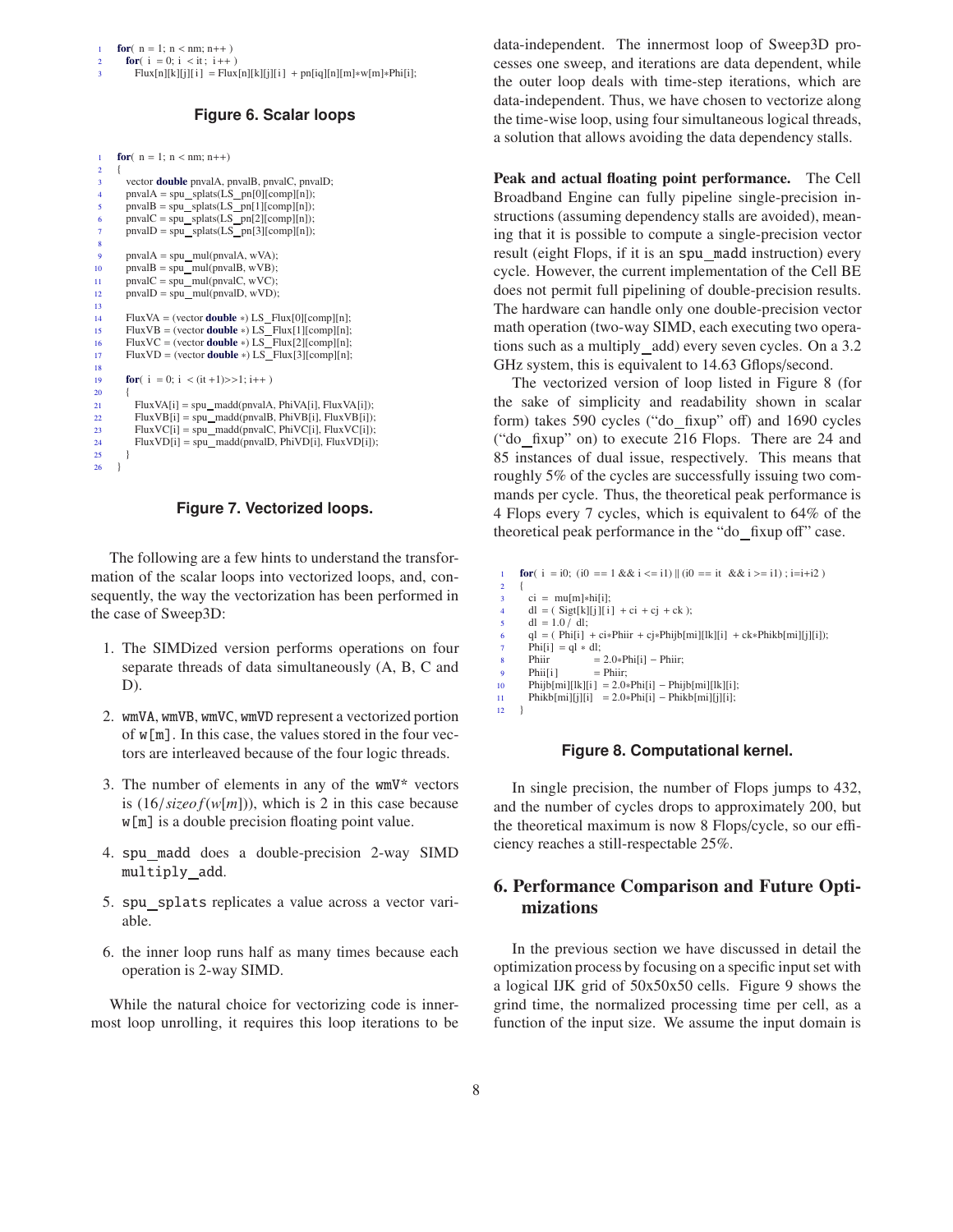

**Figure 9. Grind time as a function of the cube size.**

a three-dimensional cube of the specified size. For a cube size larger than 25 cells, the grind time is almost constant, indicating that our parallelization and performance analysis are robust with respect to the input size. Our load balancing algorithm farms chunks of four iterations to each SPE, so optimal load balancing can be achieved when the total number of iterations is an integer multiple of  $4 \times 8$ , as witnessed by the minor dents in Figure 9.

With a 50-cubed input size, the SPEs transfer 17.6 Gbytes of data. Considering that the peak memory bandwidth is 25.6 Gbytes/second, this sets a lower bound of 0.7 seconds to the execution time of Sweep3D. By profiling the amount of computation performed by the SPUs we obtain a similar lower bound, 0.68 seconds.

The gap between this bound and the actual run-time of 1.3 seconds, is mostly caused by the communication and synchronization protocols. We have identified the following directions to further reduce the execution time. The performance impact of these planned optimizations is outlined in Figure 10.

- By increasing the communication granularity of the DMA operations, which are currently implemented with lists of 512-byte DMAs (both for puts and gets), we can further reduce the run time to 1.2 seconds (as predicted by a test implementation, not yet fully integrated in Sweep3D).
- We noticed that the PPE cannot distribute efficiently the chunks of iterations across the SPEs, becoming a bottleneck. By replacing the centralized task distribution algorithm with a distributed algorithm across the SPEs, we expect to reduce the run time to 0.9 seconds.
- Contrary to our expectations, a fully pipelined double precision floating point unit would provide only a marginal improvement, to 0.85 seconds.



**Figure 10. Expected performance impact of optimizations, architectural improvements and single precision floating point.**



**Figure 11. Performance comparison with other processors.**

• By using single precision floating point, we expect a factor of 2 improvement, with a run time of approximately 0.45 seconds, again determined by the main memory bandwidth.

Figure 11 compares the absolute run time with other processors. The Cell BE is approximately 4.5 and 5.5 times faster than the Power5 and AMD Opteron, respectively. We expect to improve these values to 6.5 and 8.5 times with the optimizations of the data transfer and synchronization protocols. When compared to the other processors in the same figure, Cell BE is about 20 times faster.